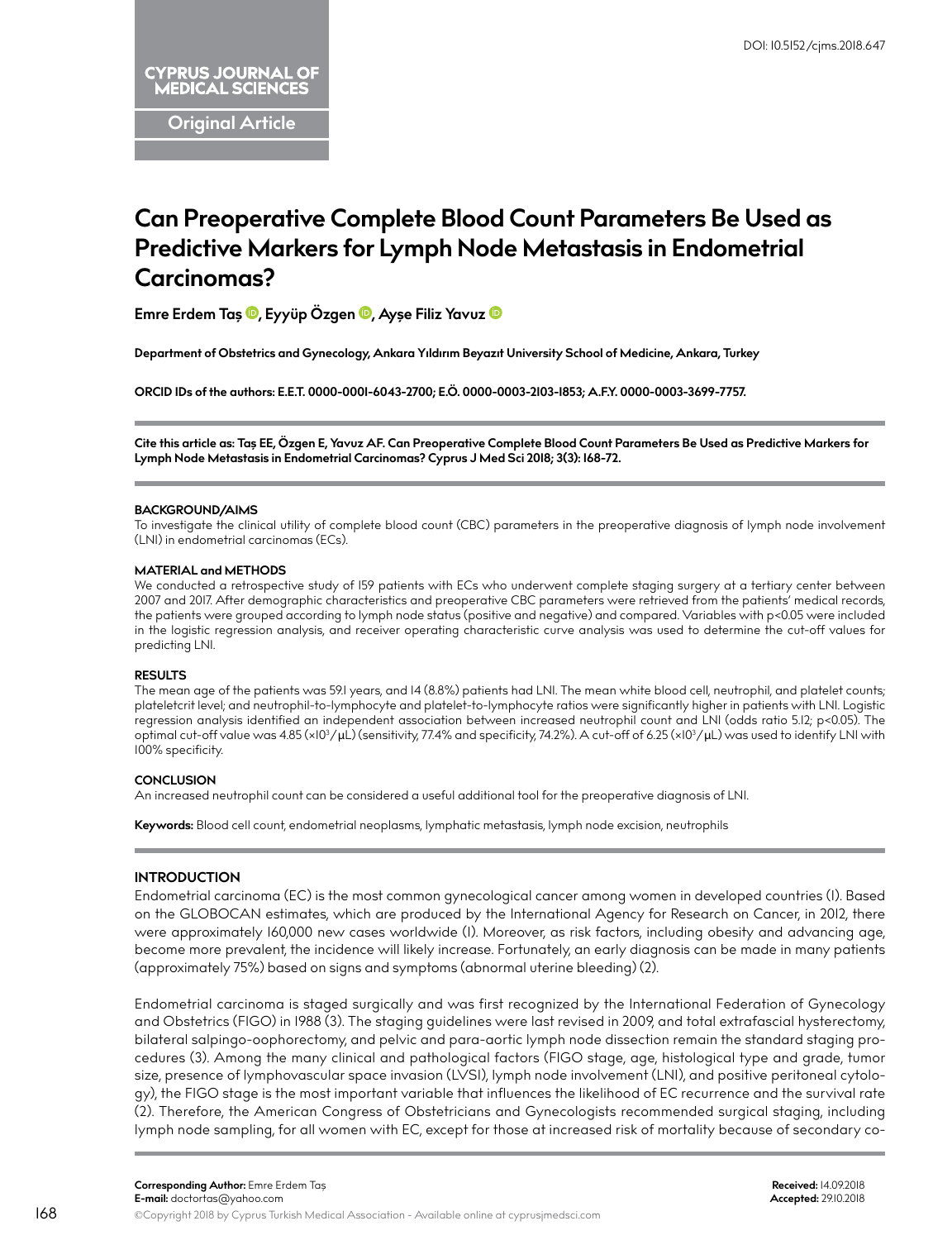morbidities (4). Despite these recommendations, recent studies have generated much debate on the benefit of lymph node sampling in low-risk ECs (5-8). Owing to this debate, staging practices vary widely based on the individual physician and institutional practices. Nevertheless, it is difficult to identify ECs with LNI preoperatively. In an attempt to resolve this challenge, various tools, including serum carcinoma antigen 125 measurement and magnetic resonance imaging, have been used; however, the sensitivity and specificity of these techniques are varied (7, 9).

In contrast, studies of gynecological and non-gynecological cancers have shown that preoperative complete blood count (CBC) is a useful diagnostic tool for predicting LNI and prognosis (10, 11). Similarly, studies conducted on ECs revealed that preoperative CBC parameters were not only able to predict cancerous lesions but might also be related to poor prognostic factors, including tumor stage and grade, LVSI, and LNI (12-20). However, the clinical utility of CBC parameters for predicting LNI has not yet been widely investigated.

The aim of the present study was to determine whether there is any significant relationship between LNI and CBC parameters in ECs. Furthermore, we investigated the clinical utility of these parameters in the preoperative diagnosis of LNI.

#### **MATERIAL and METHODS**

The medical files of 184 patients with EC who were staged surgically according to the recommendations of FIGO at a tertiary hospital between 2007 and 2017 were retrospectively analyzed. Patients who had acute inflammatory disease, myeloproliferative disorders, concomitant gynecological and other cancers, or autoimmune disease; were using any drug that affects CBC parameters including anticoagulants or hormonal contents; or



**FIGURE 1.** Receiver operating characteristic curve of serum neutrophil levels for discriminating lymph node positive from lymph node negative patients with endometrial carcinoma (area under the curve: 0.838; standard error: 0.048)

reported smoking were excluded from the study. A total of 159 patients were enrolled in the study. Informed oral consent was obtained from all participants. The study was approved by the Ethical Review Board of Ankara Atatürk Training and Research Hospital (approval no.: 26379996/152) and was conducted in accordance with the World Medical Association Declaration of Helsinki (2000 revision).

Data on demographic and pathological characteristics (age, gravidity, parity, histological type, FIGO stage, and LNI status) and preoperative CBC parameters (white blood cell (WBC), neutrophil, lymphocyte, and platelet counts; hemoglobin levels; mean corpuscular volume; mean platelet volume (MPV); platelet distribution width (PDW); plateletcrit levels; and neutrophil-to-lymphocyte (NLR) and platelet-to-lymphocyte (PLR) ratios) were retrieved from the patient's medical files and hospital records. Blood samples were collected when the patients were admitted to the hospital for surgery and before receiving any medications. Specimens were analyzed within 2 h using a Sysmex XE-2100 Automated CBC Analyzer (Sysmex Europe, Germany).

After patients were grouped according to lymph node status (lymph node positive and lymph node negative), the groups were compared in terms of the examined CBC parameters. Once CBC parameters significantly associated with LNI were determined, the clinical utility of those parameters in the preoperative diagnosis of LNI was investigated.

### **Statistical Analysis**

Data were expressed as mean±standard deviation. The groups (lymph node positive vs. lymph node negative) were compared using independent sample t-tests. Variables with p<0.05 were included in the binary logistic regression analysis, and the influence of each factor on the preoperative diagnosis of LNI was evaluated. The receiver operating characteristic (ROC) curve analysis was used to determine the cut-off values of the serum neutrophil level for diagnosing LNI. Statistical analyses were made using Statistical Package for the Social Sciences for Windows, version 21.0 (IBM, SPSS Corp.; Armonk, NY, USA). Odds ratios (ORs) and 95% confidence intervals (CIs) were determined. A p<0.05 was considered statistically significant.

# **RESULTS**

Table 1 summarizes the demographic and pathological characteristics and preoperative CBC parameters of 159 patients with EC.

In the study group, 14 (8.8%) patients had LNI. While the mean serum WBC, neutrophil, and platelet counts; plateletcrit level; and NLR and PLR ratios were significantly higher in the lymph node positive group than in the lymph node negative group (p<0.05), the mean serum lymphocyte count and hemoglobin, hematocrit, MPV, and PDW levels did not differ significantly between the groups (p>0.05) (Table 2).

Binary logistic regression analysis revealed that among variables that differed significantly between the lymph node positive and lymph node negative groups, only an increased neutrophil count was independently associated with LNI (OR 5.12,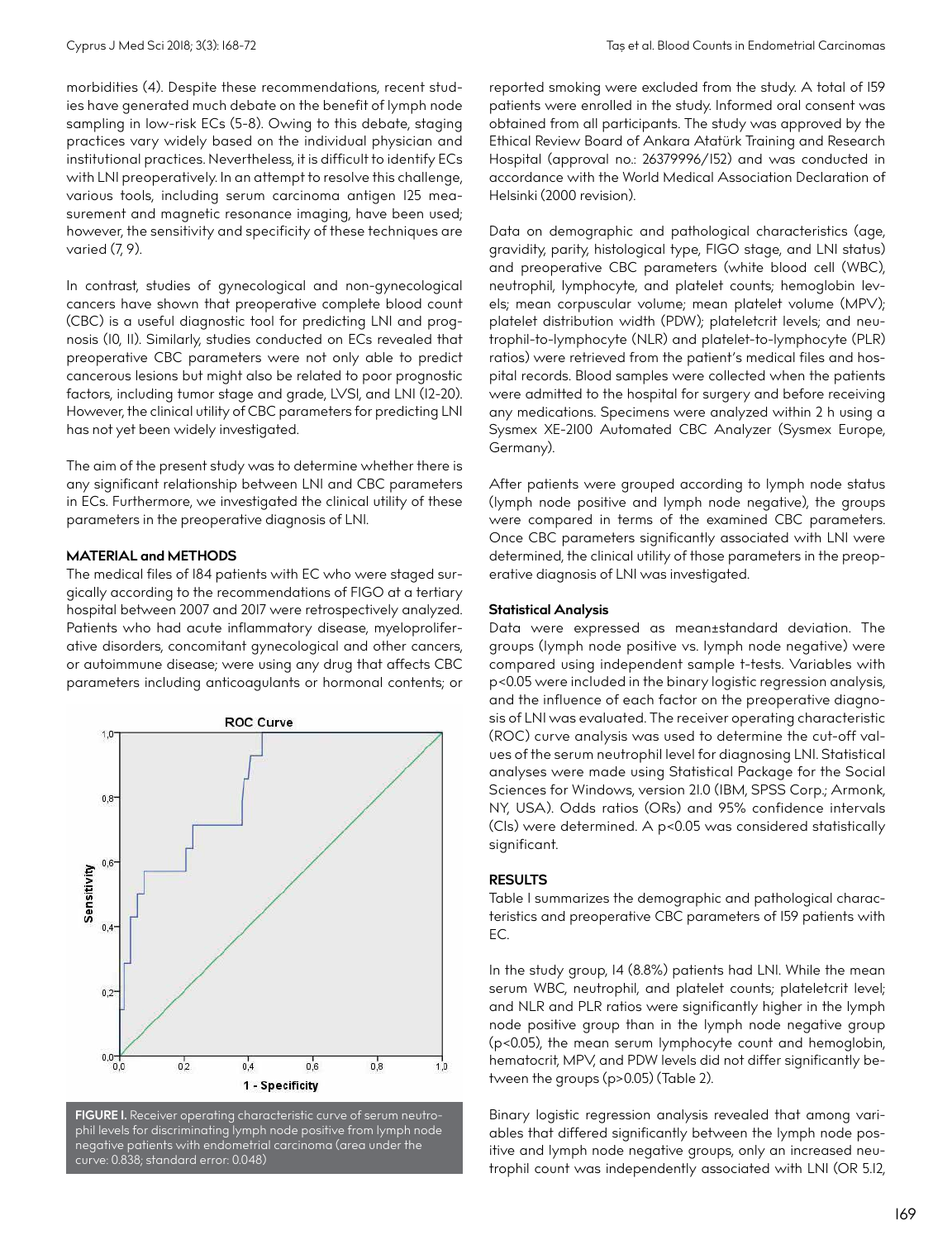95% CI 1.168-22.452; -=0.03) (Table 3). The ROC curve analysis revealed that the optimal cut-off value of the serum neutrophil level for predicting LNI was 4.85 (×10 $^3\!/$ µL). The sensitivity was 71.2%, and the specificity was 74.2% (Fig. 1). When the groups (lymph node positive vs. lymph node negative) were assessed in the ROC curve analysis using the 6.25 (×10 $^3\mathrm{/}\mu$ L) cut-off value, the sensitivity was 51.1%, and the specificity was 100%.

| TABLE I. Demographic and surgical characteristics and preoperative<br>CBC parameters of I59 patients with endometrial carcinoma |                   |  |  |  |  |
|---------------------------------------------------------------------------------------------------------------------------------|-------------------|--|--|--|--|
| <b>Characteristics</b>                                                                                                          | Patients (n=159)  |  |  |  |  |
| Demographic and surgical, mean±SD (range)                                                                                       |                   |  |  |  |  |
| Age (years)                                                                                                                     | $59.1 \pm 10.0$   |  |  |  |  |
| Gravidity                                                                                                                       | $4.45 \pm 3.02$   |  |  |  |  |
| Parity                                                                                                                          | $3.54 \pm 2.51$   |  |  |  |  |
| Histological type, n (%)                                                                                                        |                   |  |  |  |  |
| Type I (endometrioid type)                                                                                                      | 132 (83.0)        |  |  |  |  |
| Type 2 (other types)a                                                                                                           | 27(17.0)          |  |  |  |  |
| FIGO stage, n (%)                                                                                                               |                   |  |  |  |  |
| IA                                                                                                                              | 97 (61.0)         |  |  |  |  |
| <b>IB</b>                                                                                                                       | 36 (22.6)         |  |  |  |  |
| $\mathbf{II}$                                                                                                                   | 9(5.7)            |  |  |  |  |
| IIIA                                                                                                                            | 2(1.3)            |  |  |  |  |
| IIIB                                                                                                                            | 1(0.6)            |  |  |  |  |
| <b>IIICI</b>                                                                                                                    | 4(2.5)            |  |  |  |  |
| III <sub>C2</sub>                                                                                                               | 6(3.7)            |  |  |  |  |
| <b>IVA</b>                                                                                                                      | 2(1.3)            |  |  |  |  |
| IV <sub>B</sub>                                                                                                                 | 2(1.3)            |  |  |  |  |
| Lymph node involvement, n (%)                                                                                                   |                   |  |  |  |  |
| Yes                                                                                                                             | 14(8.8)           |  |  |  |  |
| <b>No</b>                                                                                                                       | 145 (91.2)        |  |  |  |  |
| CBC parameter, mean±SD (range)                                                                                                  |                   |  |  |  |  |
| WBC count $(x10^3/\mu L)$                                                                                                       | 7.772±1.975       |  |  |  |  |
| Neutrophil count $(x10^3/\mu L)$                                                                                                | 4.426±1.535       |  |  |  |  |
| Lymphocyte count (xI03/µL)                                                                                                      | $2.231 \pm 0.645$ |  |  |  |  |
| Hemoglobin (g/dL)                                                                                                               | I2.858±I.56       |  |  |  |  |
| Hematocrit (%)                                                                                                                  | 38.91±4.312       |  |  |  |  |
| MCV(fL)                                                                                                                         | 84.67±6.27        |  |  |  |  |
| Platelet count $(x10^3/\mu L)$                                                                                                  | 288.415±81.072    |  |  |  |  |
| MPV(fL)                                                                                                                         | $10.33 \pm 1.41$  |  |  |  |  |
| PDW (fL)                                                                                                                        | $14.0 \pm 2.57$   |  |  |  |  |
| Plateletcrit (%)                                                                                                                | $0.293 \pm 0.830$ |  |  |  |  |
| <b>NLR (%)</b>                                                                                                                  | 2.180±1.193       |  |  |  |  |
| PLR (%)                                                                                                                         | 140.155+60.59     |  |  |  |  |

<sup>o</sup>Type II tumors include serous, clear cell, mucinous, mixed, and undifferentiated histological subtypes.

CBC: complete blood count; FIGO: International Federation of Gynecology and Obstetrics; MCV: mean corpuscular volume; MPV: mean platelet volume; NLR: neutrophil-to-lymphocyte ratio; PLR: platelet-to-lymphocyte ratio; PDW: platelet distribution width; SD: standard deviation; WBC: white blood cell

# **DISCUSSION**

The present study has shown that various CBC parameters, including WBC, neutrophil, and platelet counts; plateletcrit level; and NLR and PLR ratios, were significantly higher in ECs with LNI. Furthermore, it revealed that the neutrophil count was an independent predictor of a preoperative diagnosis of LNI, and a value >6.25 ( $\times$ 10<sup>3</sup>/ $\mu$ L) was able to identify ECs with LNI with a specificity of 100%. To our knowledge, this is the first study that widely investigates the clinical utility of CBC parameters for diagnosing ECs with LNI.

The influence of inflammation, caused by inflammatory cells and their mediators, in various aspects of cancer, including cancer initiation, promotion, progression, and metastasis, has recently been demonstrated (21). Similarly, it is suggested that changes in serum CBC parameters, including cell counts, cell size and shape, and cell-to-cell ratios, may reflect cancer and cancer-related characteristics. Studies of ECs revealed that various CBC parameters, such as WBC count, platelet count, PDW,

**TABLE 2.** The CBC parameters of patients with endometrial carcinomas according to lymph node status (positive or negative)

| Characteristics,<br>mean $(\pm SD)$ | Lymph node<br>positive<br>$(n=14, 9.8\%)$ | Lymph node<br>negative<br>$(n=145, 91.2%)$ | p          |  |
|-------------------------------------|-------------------------------------------|--------------------------------------------|------------|--|
| WBC count $(x10^3/\mu L)$           | $9.492 + 2.123$                           | 7.611±1.887                                | $0.001*$   |  |
| Neutrophil count $(x10^3/\mu L)$    | $6.307 + 1.541$                           | $4244+1402$                                | $< 0.001*$ |  |
| Lymphocyte count $(x10^3/\mu L)$    | $2.067 + 0.598$                           | $2.247 + 0.649$                            | 0.321      |  |
| Hemoglobin (g/dL)                   | $12.342 \pm 1.364$                        | $12.904 + 1.572$                           | 0.199      |  |
| Hematocrit (%)                      | $38.0 + 4.655$                            | 38996+4284                                 | 0.414      |  |
| $MCV$ (fL)                          | 86.535+6.047                              | 84.495+6.047                               | 0.246      |  |
| Platelet count $(x10^3/\mu L)$      | 358.642+76.436                            | 281.634+78.476                             | $0.001*$   |  |
| MPV(fL)                             | $10.385 \pm 1.224$                        | $10.325 + 1.43$                            | 0.879      |  |
| PDW (fL)                            | $13.964 + 2.45$                           | $14.0 + 2.595$                             | 0.953      |  |
| Plateletcrit (%)                    | $0.34+0.11$                               | $0.288 + 0.079$                            | $0.026*$   |  |
| $NLR$ $(\%)$                        | $3.285 \pm 1.155$                         | $2.075 \pm 1.145$                          | $< 0.001*$ |  |
| $PLR(\%)$                           | 192.723+84.075                            | 135.044+55.602                             | $0.001*$   |  |

\*p<0.05.

CBC: complete blood count; MCV: mean corpuscular volume; MPV: mean platelet volume; NLR: neutrophil-to-lymphocyte ratio; PLR: platelet-to-lymphocyte ratio; PDW: platelet distribution width; SD: standard deviation; WBC: white blood cell

**TABLE 3.** Binary logistic regression analysis of CBC variables of patients with respect to lymph node invo

| Variables        | p       | <b>OR</b> | 95% CI           |  |  |
|------------------|---------|-----------|------------------|--|--|
| <b>WBC</b> count | 0.855   | 1.052     | $0.613 - 1.804$  |  |  |
| Neutrophil count | $0.03*$ | 5.12      | $0.168 - 22.452$ |  |  |
| Platelet count   | 0.675   | 0.996     | 0.975-1.016      |  |  |
| Plateletcrit     | 0.155   | 0.001     | $0.001 - 33.417$ |  |  |
| <b>NLR</b>       | 0.214   | 0.202     | $0.016 - 2.516$  |  |  |
| <b>PLR</b>       | 0.095   | 1.033     | $0.994 - 1.074$  |  |  |

\*p<0.05.

CBC: complete blood count; CI: confidence interval; NLR: neutrophil-to-lymphocyte ratio; OR: odds ratio; PLR: platelet-to-lymphocyte ratio; WBC: white blood cell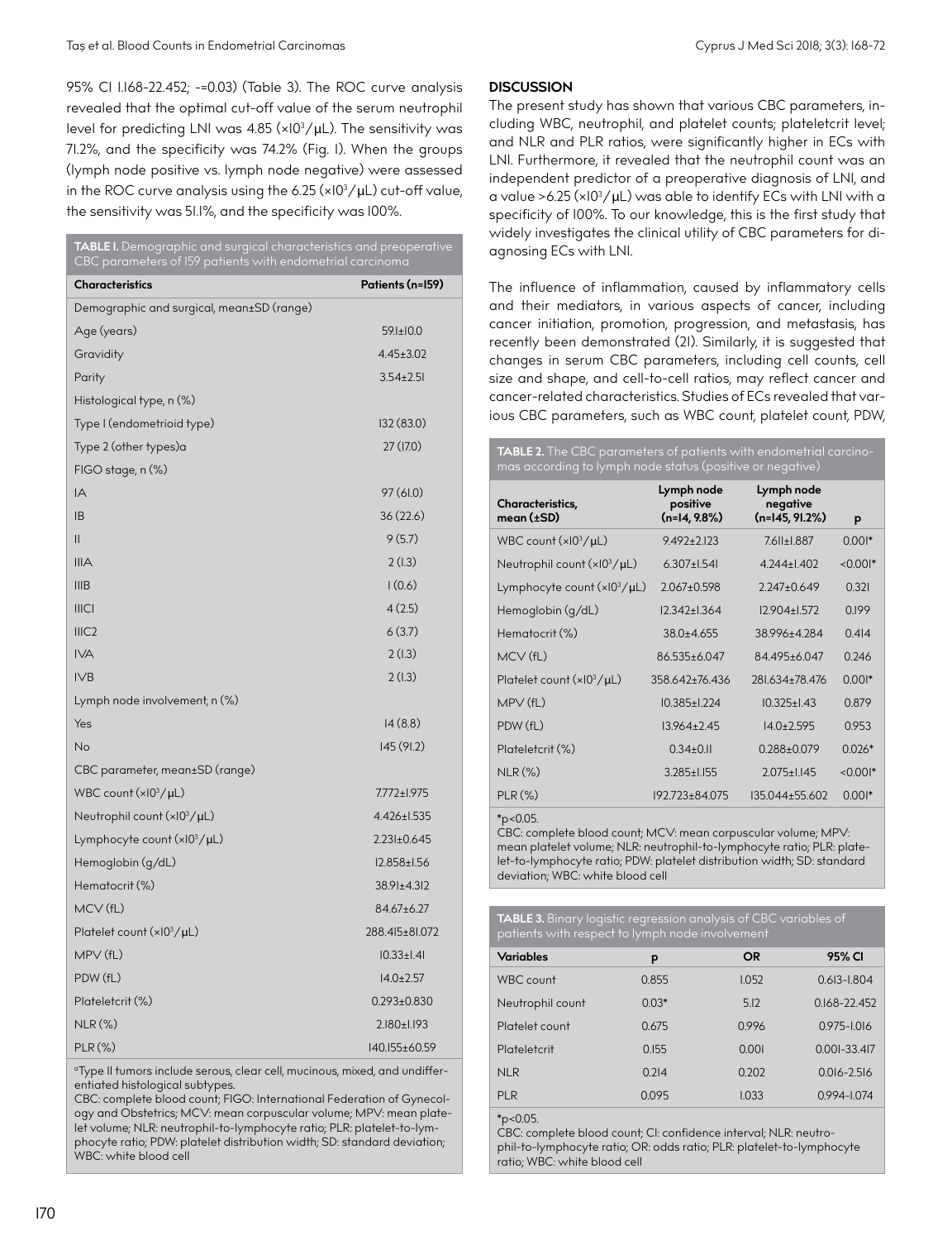MPV, plateletcrit, and NLR, were significantly higher in ECs than in healthy and precancerous controls (12-17). Furthermore, some studies reported that serum WBC count, platelet count, and MPV may reflect both tumor stage and grade in ECs (12, 13, 17, 18). As a result, the authors proposed that CBC is a useful diagnostic tool for the preoperative early diagnosis of ECs in patients at a high risk of EC (i.e., those with abnormal uterine bleeding) (12-16).

Furthermore, several recent studies have investigated the relationship between CBC and LNI in ECs (13, 18-20). However, their results were inconsistent. For instance, Ekici et al. (13) found that both WBC and platelet counts are significantly higher in ECs with LNI than in others. Conversely, Takahashi et al. (18) found a significant relationship between increased platelet count and LNI, whereas there was no significant relationship between WBC count and LNI (19). In contrast, in their study, Suh et al. (20) found significant relationships between both NLR and PLR ratios and LNI, whereas there was no significant relationship between WBC count and LNI. In the present study, we found that preoperative serum WBC, platelet, and neutrophil counts; plateletcrit level; and PLR and NLR ratios were significantly higher in ECs with LNI. Furthermore, our study revealed that the neutrophil count was an independent predictor of the preoperative diagnosis of LNI.

An increased serum neutrophil count has been observed in many cancers with an advanced tumor stage and a poor prognosis (22, 23). Although the precise mechanism is still unknown, this condition was proposed to provide evidence for the concept of cancer-related inflammation inducing tumor progression (23, 24). Takahashi et al. (18) also found significant relationships between an increased neutrophil count and various poor prognostic factors associated with ECs (advanced surgical stage, LVSI, and cervical stromal involvement). In contrast to the previous study, the present study showed a significant and independent relationship between an increased neutrophil count and LNI. The inconsistency between studies may be the result of the diverse surgical and histological characteristics of the study populations, including FIGO stage and histological type and grade. It may also be the result of many variable characteristics of the study populations (i.e. race and harvested lymph node count).

Currently, there is no consensus on the benefit of lymph node sampling in all patients with ECs. Although a population-based retrospective study stated that lymph node sampling improved the survival of patients with ECs, another recent prospective study found no evidence of benefit from lymph node sampling in terms of overall or recurrence-free survival in women with early stage disease (3, 4). Thus, identification of patients with a high risk of LNI may improve survival by determining the extent of the lymph node sampling area and the administration of a suitable adjuvant therapy. With this aim, the usability of various diagnostic tools has been investigated. However, the sensitivity and specificity of commonly used preoperative diagnostic tools for LNI, such as serum carcinoma antigen 125 and magnetic resonance imaging, have been reported to be approximately 61.5%- 77.8%/81.0%-94.9% and 50.0%-62.2%/92.0%-94.9%, respectively (7, 9). Similarly, the present study showed that the neutrophil count had 71.2% sensitivity and 74.2% specificity for diagnosing ECs with LNI preoperatively. Additionally, a cut-off value of 6.25 (×103 /μL) was able to identify patients with EC with LNI with 100% specificity.

In conclusion, although the present study has its limitations, such as its retrospective single-center design and relatively small sample size, it revealed the potential predictive role of CBC for selecting patients with EC with LNI. To our knowledge, the present study is also the first to report the usability of the neutrophil count for diagnosing ECs with LNI. As the neutrophil level can be routinely determined using CBC tests preoperatively, this low cost and readily available parameter may be a new and promising marker to select patients with ECs for extended lymph node sampling. However, comprehensive studies on different histological subtypes are necessary to determine the utility of this marker for patients with ECs.

**Ethics Committee Approval:** Ethics committee approval was received for this study from Ankara Atatürk Training and Research Hospital. (Approval Date: 28/05/2018, Approval Number: 26379996/152).

**Informed Consent:** Oral informed consent was taken from the patients prior to the study.

Peer-review: Externally peer-reviewed.

**Author contributions:** Concept - E.E.T., E.Ö., A.F.Y.; Design - E.E.T., E.Ö., A.F.Y.;; Supervision - E.E.T., E.Ö., A.F.Y.; Resource - E.E.T., E.Ö., A.F.Y.; Materials - E.E.T.; Data Collection and/or Processing - E.E.T., E.Ö.; Analysis and/ or Interpretation - E.E.T., A.F.Y.; Literature Search - E.E.T., E.Ö.; Writing - E.E.T., E.Ö., A.F.Y.; Critical Reviews - A.F.Y.

**Conflict of Interest:** The authors have no conflicts of interest to declare.

**Financial Disclosure:** The authors declared that this study has received no financial support.

## **REFERENCES**

- 1. Torre LA, Bray F, Siegel RL, Ferlay J, Lortet-Tieulent J, Jemal A. Global cancer statistics, 2012. CA Cancer J Clin 2015; 65: 87-108. [[CrossRef\]](https://doi.org/10.3322/caac.21262)
- 2. Creasman WT, Odicino F, Maisonneuve P, Quinn MA, Beller U, Benedet JL, et al. Carcinoma of the corpus uteri. FIGO 26th Annual Report on the Results of Treatment in Gynecological Cancer. Int J Gynaecol Obstet 2006; 95(Suppl 1): S105-43 [[CrossRef](https://doi.org/10.1016/S0020-7292(06)60031-3)]
- 3. Werner HM, Trovik J, Marcickiewicz J, Tingulstad S, Staff AC, Amant F, et al. Revision of FIGO surgical staging in 2009 for endometrial cancer validates to improve risk stratification. Gynecol Oncol 2012; 125: 103-8. [[CrossRef\]](https://doi.org/10.1016/j.ygyno.2011.11.008)
- 4. Practice Bulletin No. 149: Endometrial cancer. Obstet Gynecol 2015; 125: 1006-26. [\[CrossRef\]](https://doi.org/10.1097/01.AOG.0000462977.61229.de)
- 5. Milam MR, Java J, Walker JL, Metzinger DS, Parker LP, Coleman RL, et al. Nodal metastasis risk in endometrioid endometrial cancer. Obstet Gynecol 2012; 119: 286-92. [\[CrossRef](https://doi.org/10.1097/AOG.0b013e318240de51)]
- Frost JA, Webster KE, Bryant A, Morrison J. Lymphadenectomy for the management of endometrial cancer. Cochrane Database Syst Rev 2015; 10: CD007585. [\[CrossRef\]](https://doi.org/10.1002/14651858.CD007585.pub3)
- 7. Kang S, Nam JH, Bae DS, Kim JW, Kim MH, Chen X, et al. Preoperative assessment of lymph node metastasis in endometrial cancer: A Korean Gynecologic Oncology Group study. Cancer 2017; 123: 263- 72. [[CrossRef](https://doi.org/10.1002/cncr.30349)]
- Vergas R, Rauh-Hain JA, Clemmer J, Clark RM, Goodman A, Growdon WB, et al. Tumor size, depth of invasion, and histologic grade as prognostic factors of lymph node involvement in endometrial cancer: a SEER analysis. Gynecol Oncol 2014; 133: 216-20. [[CrossRef](https://doi.org/10.1016/j.ygyno.2014.02.011)]
- 9. Andreano A, Rechichi G, Rebora P, Sironi S, Valsecchi MG, Galimberti S. MR diffusion imaging for preoperative staging of myometrial invasion in patients with endometrial cancer: a systematic review and meta-analysis. Eur Radiol 2014; 24: 1327-38. [[CrossRef](https://doi.org/10.1007/s00330-014-3139-4)]